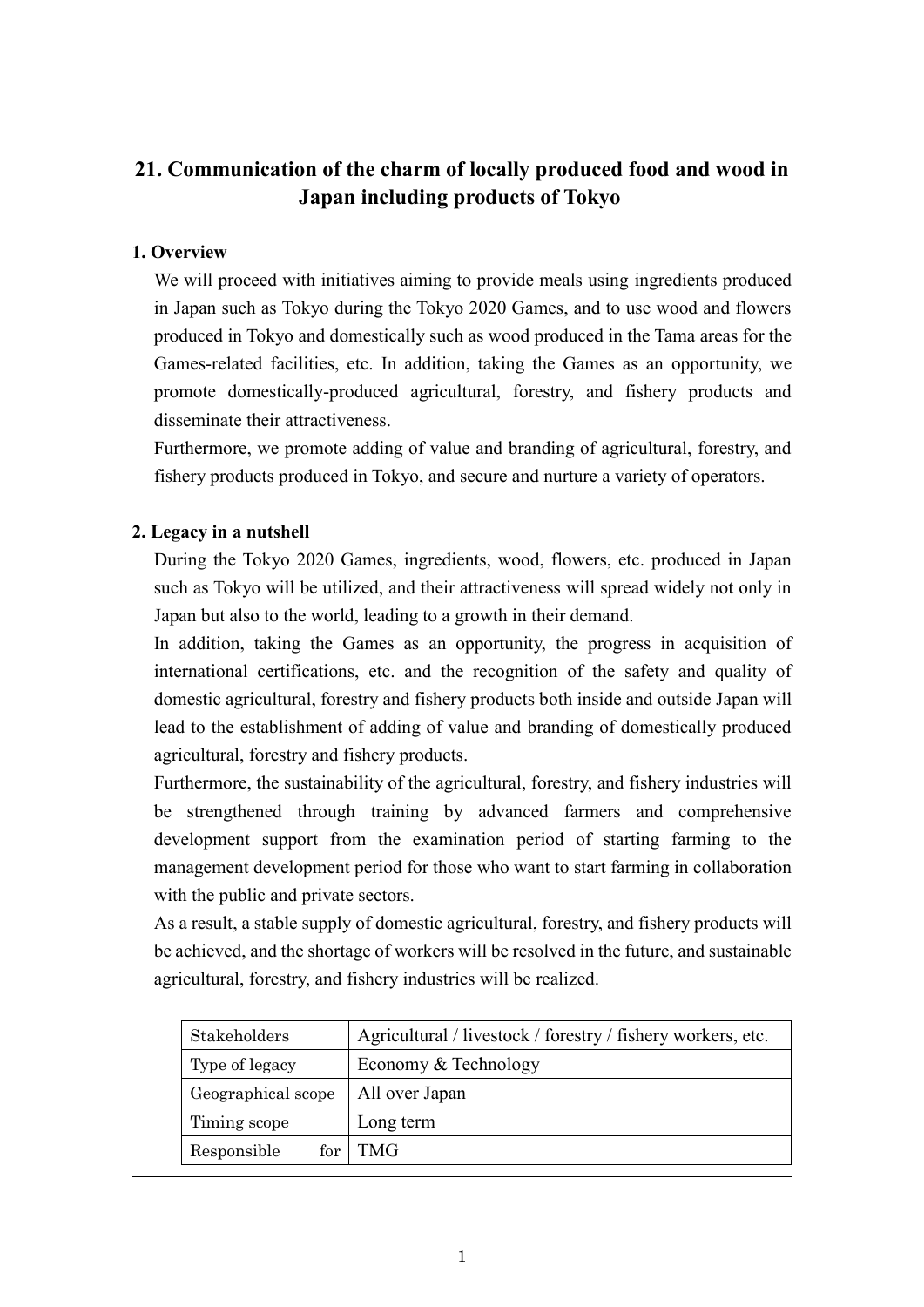| implementation   |                                                          |
|------------------|----------------------------------------------------------|
| Source of legacy | Candidacy file, Action Plan for 2020, Future Tokyo:      |
|                  | Tokyo's Long-Term Strategy                               |
| Associated SDGs  | 2-Zero Hunger, 8-Decent Work and Economic Growth, 9-     |
|                  | Industry, Innovation, and Infrastructure, 11-Sustainable |
|                  | Cities and Communities, 13-Climate Action, 17-           |
|                  | Partnerships                                             |

#### **3. Development**

#### **(1) Why**

Prior to the decision to host the Tokyo 2020 Games, in the agricultural, forestry, and fishery industries, in addition to supporting the development of new products and sales channels, TMG has provided facility maintenance support and technology development to improve productivity, so as to enhance management capabilities.

However, the management situation surrounding the agricultural, forestry and fishery industries in Tokyo has become increasingly severe due to factors such as a decrease in farmland caused by urbanization, a decrease in the number of workers, and an aging population in the industries.

Therefore, it is necessary to effectively disseminate the attractiveness of agricultural, forestry, and fishery products utilizing a wide range of opportunities triggered by the Games, as well as to improve the management capabilities and production systems of agricultural, forestry, and fishery workers.

#### **(2) When**

| FY2014 | The "Taste of Tokyo" was held (implemented every year thereafter)                |  |  |
|--------|----------------------------------------------------------------------------------|--|--|
| FY2017 | The "Tokyo Agricultural Promotion Plan" was formulated                           |  |  |
|        | *Formulated as guidelines which farmers, agricultural groups and                 |  |  |
|        | municipalities can use to promote agriculture and revitalize local communities,  |  |  |
|        | and which encourages Tokyo residents to actively participate in and cooperate    |  |  |
|        | on agriculture in Tokyo                                                          |  |  |
| FY2018 | The "Tokyo GAP <sup>*</sup> Certification System" started                        |  |  |
|        | *In this system, TMG conducts certification based on the Tokyo GAP               |  |  |
|        | Management Standards formulated in full compliance with the "Guidelines for      |  |  |
|        | Common Foundations of Agricultural Production Process Management (GAP)"          |  |  |
|        | prepared by the Ministry of Agriculture, Forestry, and Fisheries, and the system |  |  |
|        | has the following features                                                       |  |  |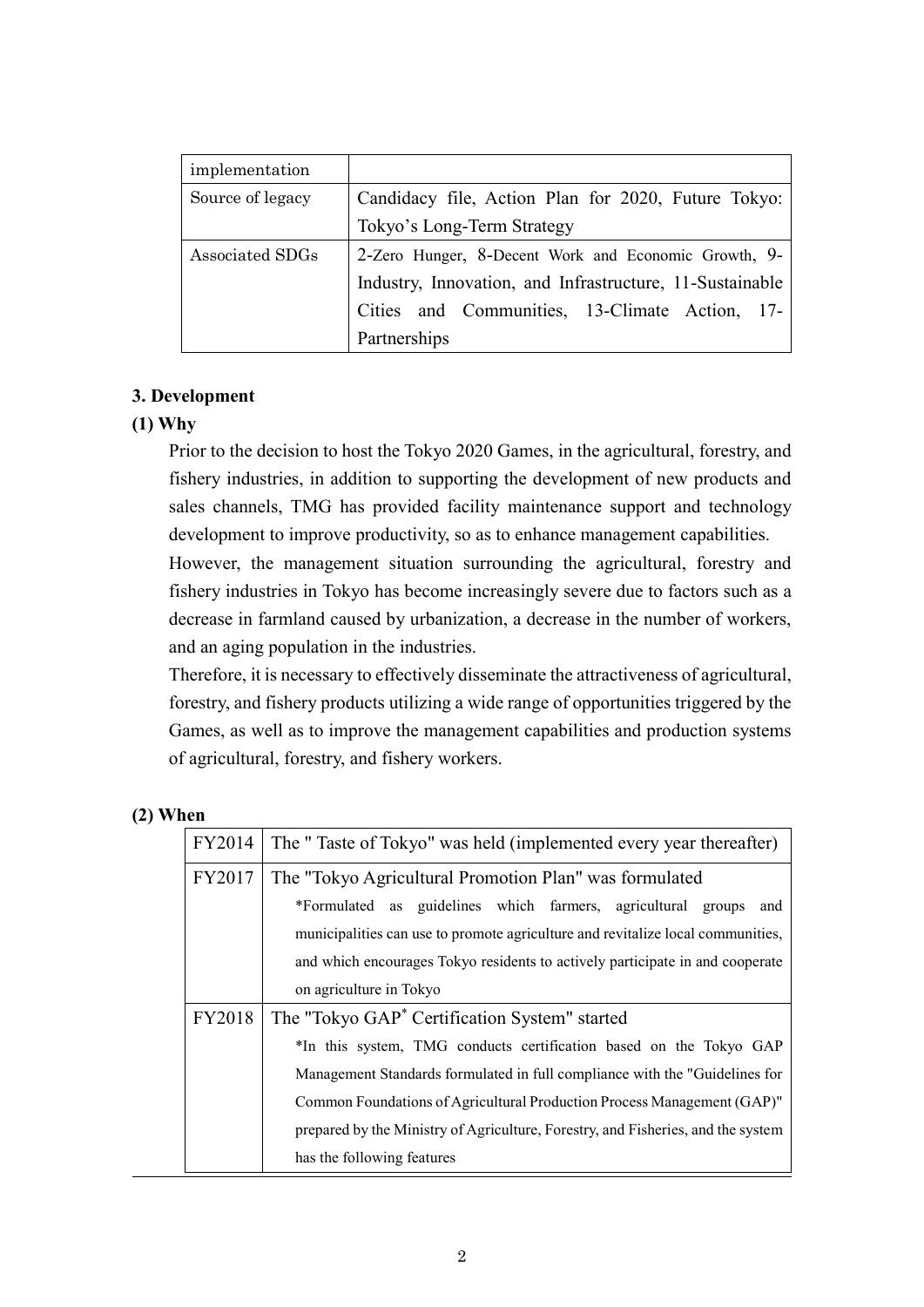| · It allows certified farmers to provide agricultural products for the Tokyo  |
|-------------------------------------------------------------------------------|
| 2020 Games.                                                                   |
| • It is useful to farmers for improving management by increasing the          |
| efficiency of agricultural work, improving the reliability of customers, etc. |
| • Staff with GAP instructor qualifications provide detailed support from      |
| farmer applications to acquisition of certifications.                         |
| · TMG conducts certification examinations, etc., shortens the examination     |
| period, and makes the examination free of charge, for the purpose of reducing |
| the burden of acquiring certifications.                                       |

## **(3) Who**

TMG

## **(4) How**

#### ① **Promotion of branding and dissemination of appeal**

 $\bigcirc$  In order to provide ingredients during the Games and realize sustainable Tokyo agriculture after the Games, we established the Tokyo GAP certification system, which is a new certification system that takes into account the characteristics of urban agriculture. We encourage farmers to acquire this certification and an international certification (ASIAGAP).





 $\bigcirc$  We disseminate the appeal of Tokyo's agricultural and fishery products to both inside and outside Japan at events related to the Tokyo 2020 Games and the Rugby World Cup 2019TM.

 $\bigcirc$  In order to promote the

forest circulation of logging, utilization, planting, and treatment, we provide wood produced in the Tama areas to the



Photo by Tokyo 2020/ Uta MUKUO

competition venues and strengthen the management

foundation of the forestry business entity. In addition, we widely use wood in buildings including fences, and expand the utilization of domestic wood including wood produced in the Tama areas.

[1][2] Future Tokyo: Tokyo's Long-Term Strategic Vision (TMG)

<sup>[3]</sup> Future Tokyo: Tokyo's Long-Term Strategy (TMG)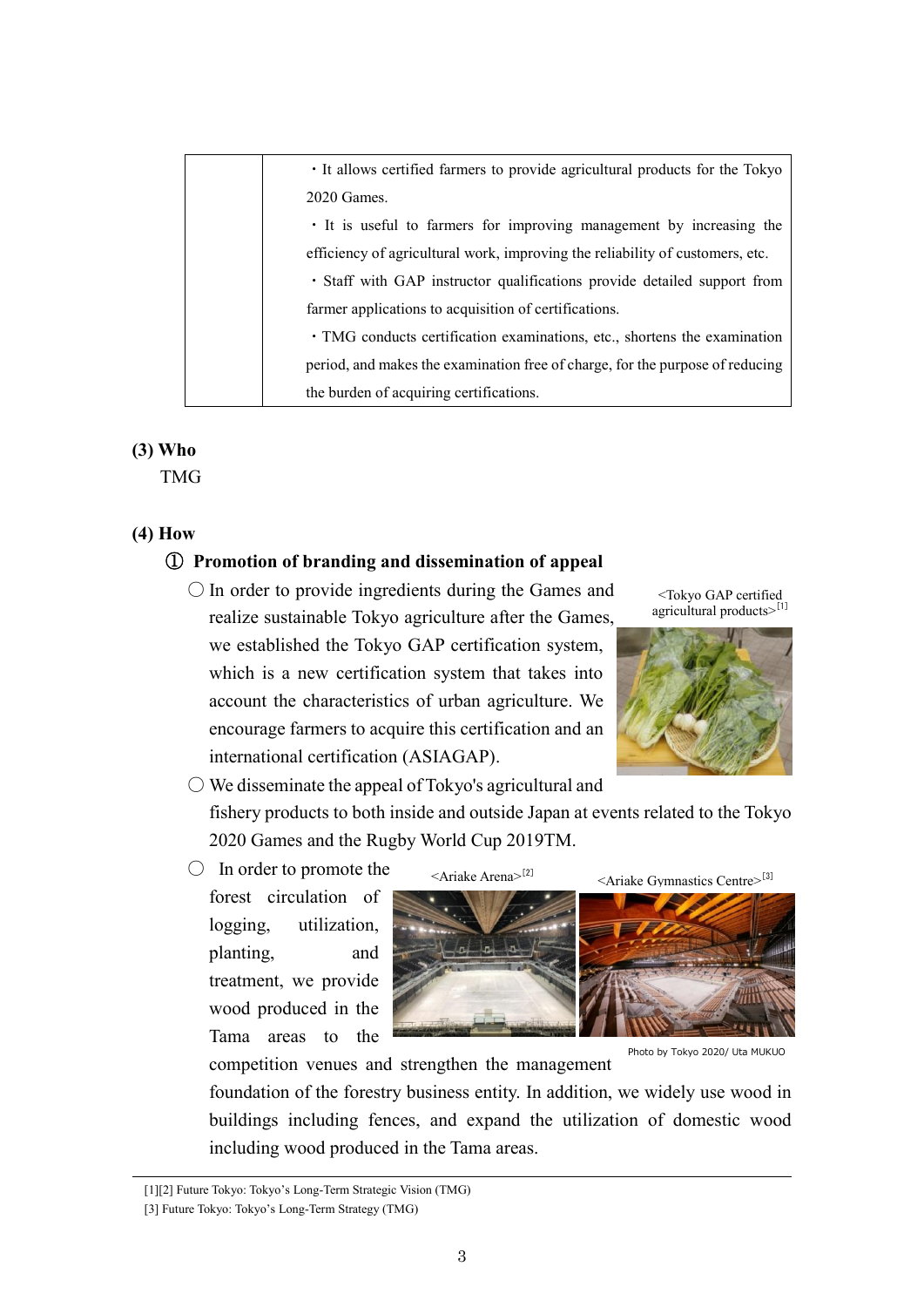- $\bigcirc$  Targeting companies in Tokyo, we set up a base for promoting the use of wood in office buildings and constructions using wood gathered from various parts of Japan.
- $\bigcirc$  In order to utilize more domestic lumber at schools, we provide subsidies for installing facilities and purchasing goods using domestic lumber along with promoting the use of lumber at metropolitan schools.
- $\bigcirc$  In order to promote the use of wooden structures for medium- and large-sized buildings, we subsidize design costs for constructing such buildings. In addition, in order to promote multifaceted use of wood, we implement awareness-raising activities and seminars on the use of domestic wood targeting licensed architects, and promote the diffusion of wood products using wood from the Tama areas in the construction field, as a growing demand is expected in this field.
- $\bigcirc$  We rebuild the certification system for wood from the Tama areas and enhance the contents of the system by expanding the scope of registered businesses and the introduction of quality certification, with the aim of further adding value of wood from the Tama areas.
- $\bigcirc$  We disseminate the appeal of Tokyo's agricultural, forestry, and fishery products both domestically and internationally through various events such as "Tokyo Taste Festa" and "WOOD Collection (Mokukore)" and free information magazines, etc.
- $\bigcirc$  We promote the branding of Tokyo's agricultural and livestock products, such as Komatsuna, Nerima Daikon, and Tokyo  $X^*$ , improve the quality of wood produced in the Tama areas, develop special products, so as to increase the added value of Tokyo's agricultural, forestry, and fishery products.
- ② **Improvement of the competitiveness of agricultural, forestry, and fishery industries and strengthening of management foundation**
	- $\bigcirc$  In order to enhance technical skills and management capabilities of farmers in Tokyo, we establish the Tokyo Agriculture Academy, a comprehensive training program. Targeting those who want to start farming, we open the "Tokyo Agriculture Academy Hachioji Training Farm" to nurture farmers who can put new agriculture in Tokyo into action.
	- $\bigcirc$  In order to promote the sound growing of forests and the development of forestry, we secure and nurture workers by implementing training for new workers and OJT training for the purpose of acquiring advanced techniques.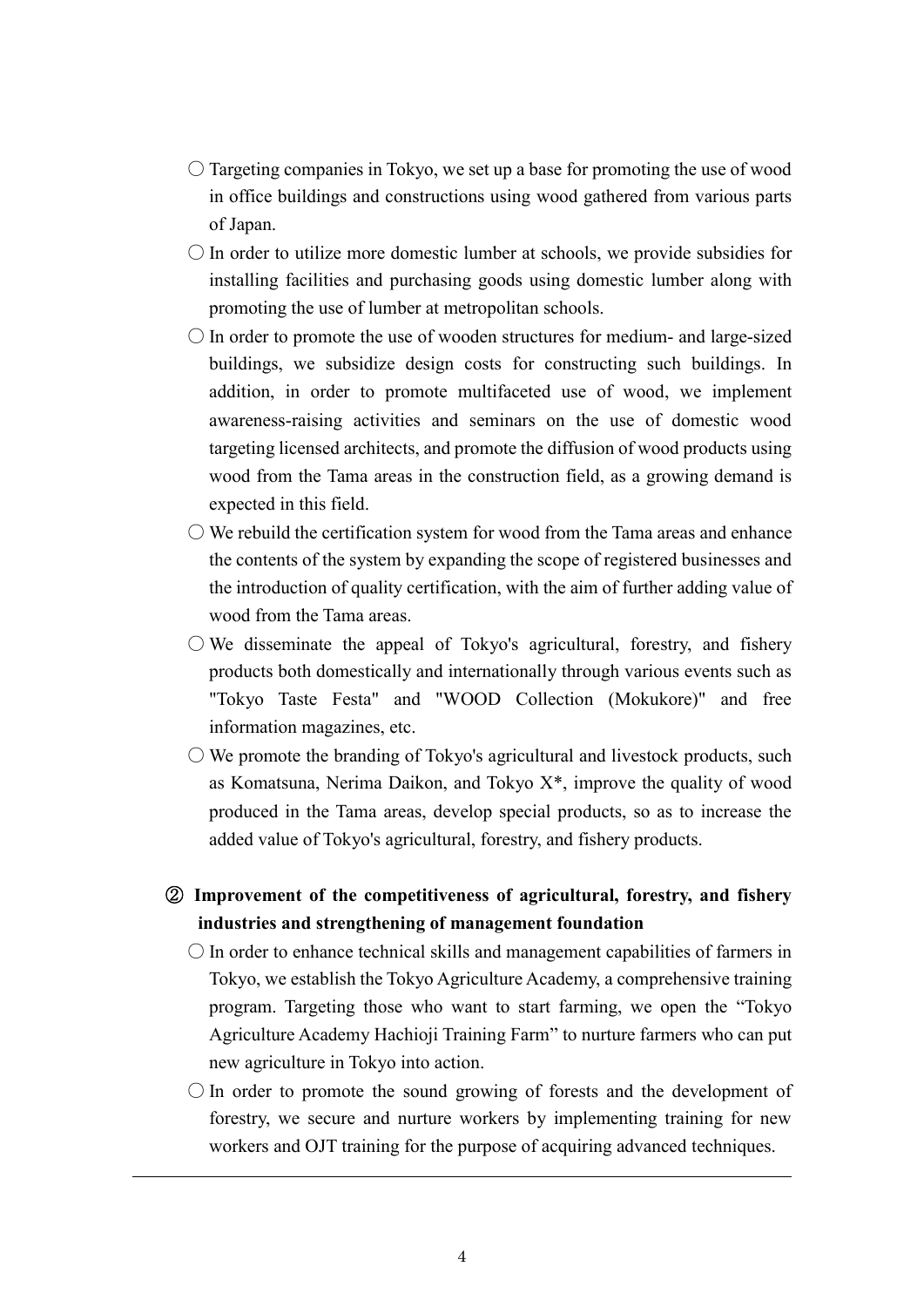- $\bigcirc$  At the "Tokyo Training Forest" that nurture technicians, we support the acquisition of specialist knowledge and techniques of logging.
- In the "Tokyo Smart Agriculture Research and Development Platform" hosted by the Tokyo Metropolitan Agriculture and Forestry Research Center and consists of private companies, research organizations, producers and others, we promote agritech development combining advanced technologies such as AI and IoT and agricultural technologies.
- $\bigcirc$  In cooperation with private telecommunication service providers, we develop new agricultural technologies using local 5G, such as remote agricultural guidance and supporting agricultural works using AI.
- $\bigcirc$  We transmit the "Future Outlook for Forests in Tokyo", which is the future outlook of forests and forestry in Tokyo with an eye on the future in the next 50 or 100 years, to Tokyo residents.
- Based on the introduction of a new forest management system, we promote forest maintenance through effective use of the "forest environment transfer tax".
- $\bigcirc$  In the Tokyo islands, we promote effective utilization of fishery resources, secure and nurture workers, support for formulating management plans, etc., and in the Tama area, we support the development and renovation of trout fishing grounds and aquaculture farms so as to promote the fishery industry which contributes to the local economy.
- $\bigcirc$  In order to strengthen the supply capability of Tokyo-brand livestock products such as Tokyo X and Tokyo Shamo, we support livestock farmers to improve their management capabilities, reorganize the Ome Livestock Center and strengthen the functions of the Livestock Hygiene Center.



#### ③ **Maintenance and development of urban agriculture**

 $\bigcirc$  In order to revitalize urban agriculture, we secure and nurture various workers,

<sup>[4][5]</sup> Future Tokyo: Tokyo's Long-Term Strategy (TMG)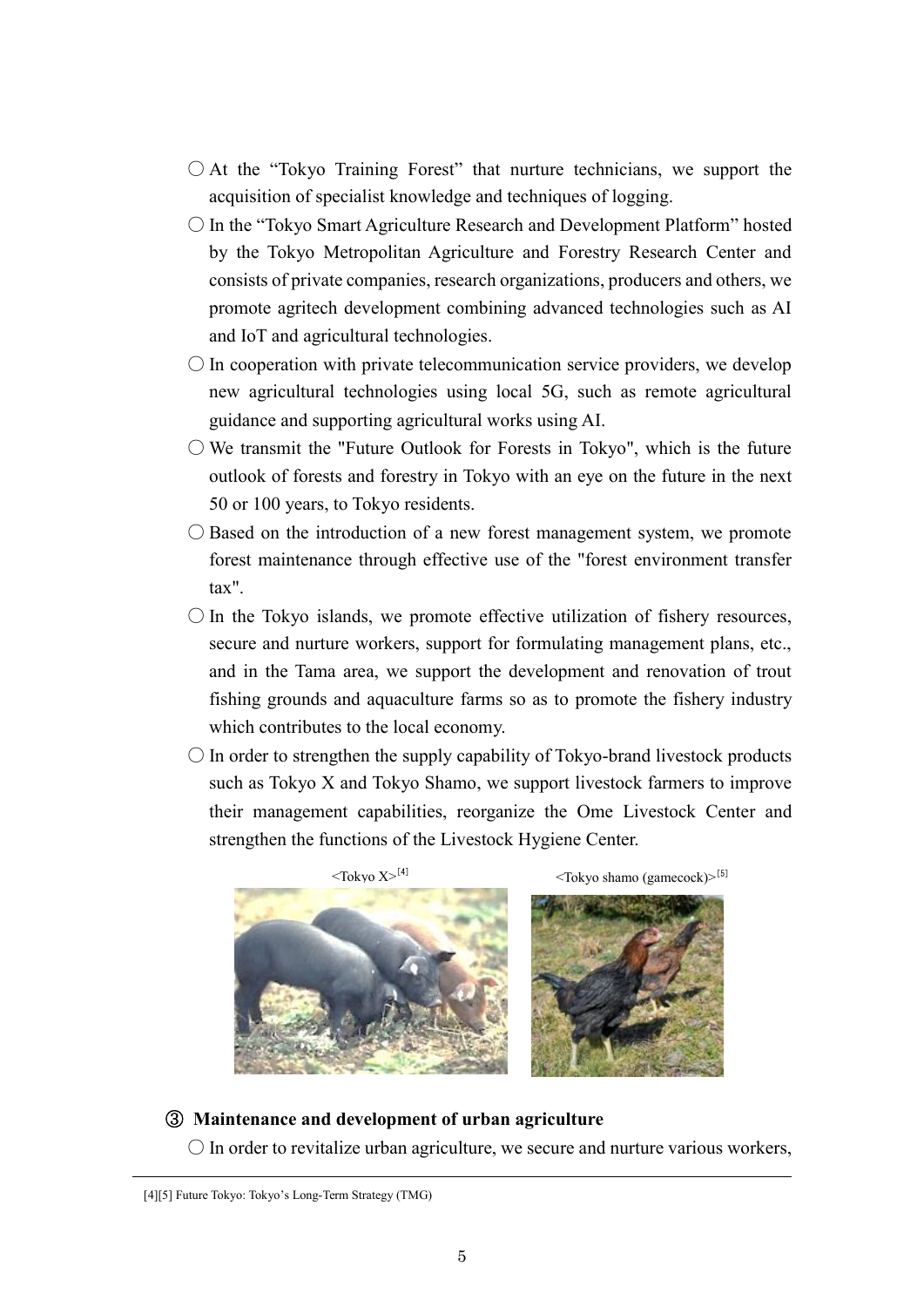by providing training by advanced farmers to those who want to farm, etc., and provide support for the establishment of facilities conducted by motivated farmers, etc.

- $\bigcirc$  In order to prevent productive green areas\* from becoming residential land, based on the revision of the law, we disseminate the specific productive green area system\* for enlightenment, and support additional designations, etc. made by municipalities to reduce designated area requirements for production green areas
- $\circ$  In order to accelerate utilization and preservation of urban farmland, we promote renting of production green areas and public buying of farm land that have been offered for purchase, and establish "Incubation Farms" for famers who aim to utilize new cultivation technologies as a model of using production green areas.
- $\bigcirc$  We support buying out of production green areas for use as farmlands in wards and cities. In addition, we provide support for installing necessary facilities when wards and cities open farms for nurturing farmers who aim at high revenue farming and for agriculture-welfare collaboration.

## **(5) Benefits**

After the expansion of the acquisition of international certifications, etc. by agricultural, forestry, and fishery operators in Tokyo, and the use of domestic wood including wood produced in the Tama areas in facilities possessed by TMG such as competition venues, etc., the high quality and safety of agricultural, forestry, and fishery products in Japan and elsewhere in Tokyo will be transmitted and demand will be expanded.

In addition, sustainability of the agriculture, forestry and fishery industries will be strengthened by securing workers and increasing agricultural output per unit area in Tokyo.

#### **4. Facts and figures**

|                         |         | Promotion of the 120 certifications in total (consisting of 62 agricultural |
|-------------------------|---------|-----------------------------------------------------------------------------|
| acquisition             |         | of products certifications, 49 forestry certifications, and 9               |
| international           |         | fishery certifications)                                                     |
| certification, etc. by  |         |                                                                             |
| agricultural, forestry, |         |                                                                             |
| and                     | fishery |                                                                             |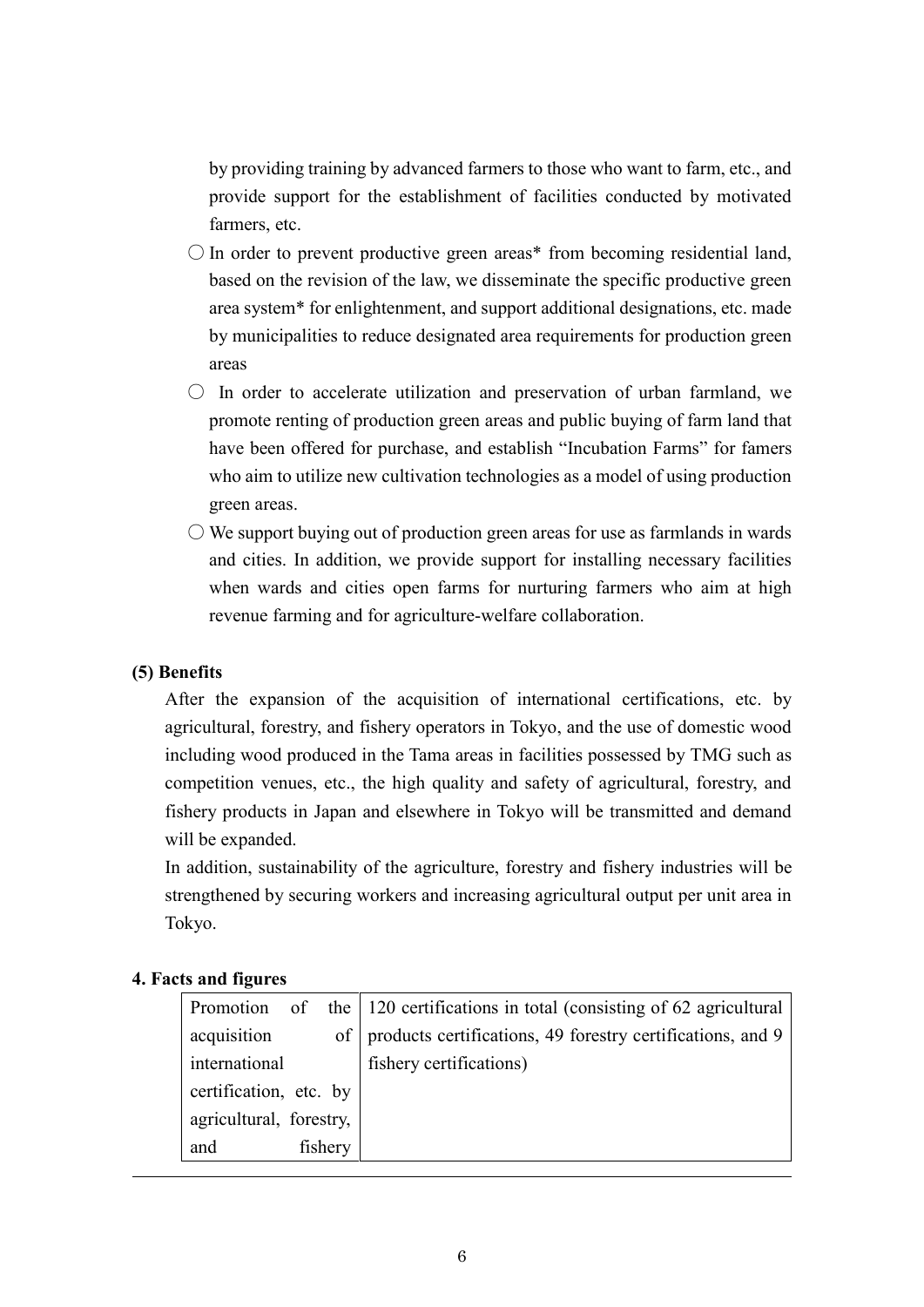| companies in Tokyo,    |                                       |
|------------------------|---------------------------------------|
| etc.                   |                                       |
| Shipment of wood       | Annual shipment: $20,530 \text{ m}^3$ |
| produced in the Tama   |                                       |
| area (annual)          |                                       |
| of<br>Total<br>amount  | 4,693 m <sup>3</sup>                  |
| domestic<br>wood       |                                       |
| utilized<br>in         |                                       |
| metropolitan           |                                       |
| facilities (in total)  |                                       |
| Agricultural<br>output | 348,000 yen per 10 a (FY2019)         |
| per unit area in Tokyo |                                       |
| (annual)               |                                       |

(Items in the table are achievements to March 2020 unless otherwise noted)

# **5. Explanation of Terms**

| <b>GAP</b>       | An abbreviation for Good Agricultural Practice. In agricultural   |
|------------------|-------------------------------------------------------------------|
|                  | production, farmers continuously work on food safety,             |
|                  | environmental conservation, and occupational safety, and as a     |
|                  | result, promote the improvement of agricultural product           |
|                  | quality, streamlining of management, enhancement of               |
|                  | competitiveness, etc.                                             |
| Tokyo X          | A high quality pig produced by the Tokyo Livestock                |
|                  | Experiment Station (currently, the Tokyo Agricultural and         |
|                  | Forestry Research Center) with the characteristics of "good fat   |
|                  | quality" and "marbled meat"                                       |
| Productive green | Farmland determined by the municipalities in the city plan        |
| area             | based on the Productive Green Area Act. It refers to farmland,    |
|                  | etc. in the urbanized areas, which shows considerable effect in   |
|                  | securing good living environment such as maintenance of           |
|                  | urban environment in harmony with agricultural, forestry, and     |
|                  | fishery industries, and is located in the area (productive green) |
|                  | area) of the group that meets the conditions such as being        |
|                  | suitable as land to use for site of public facilities, etc.       |